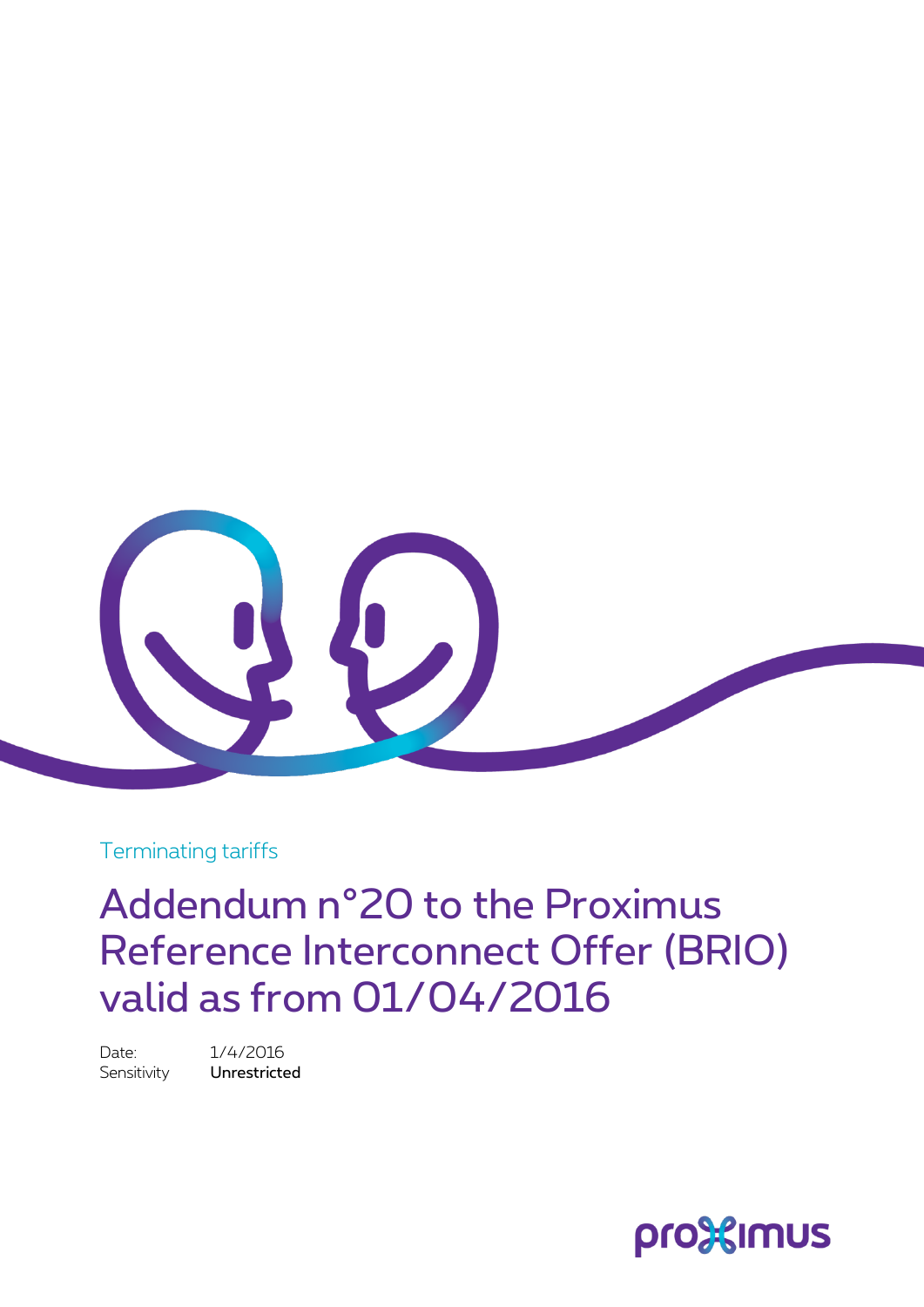# pro<sup>32</sup>imus

## <span id="page-1-0"></span>**Table of contents**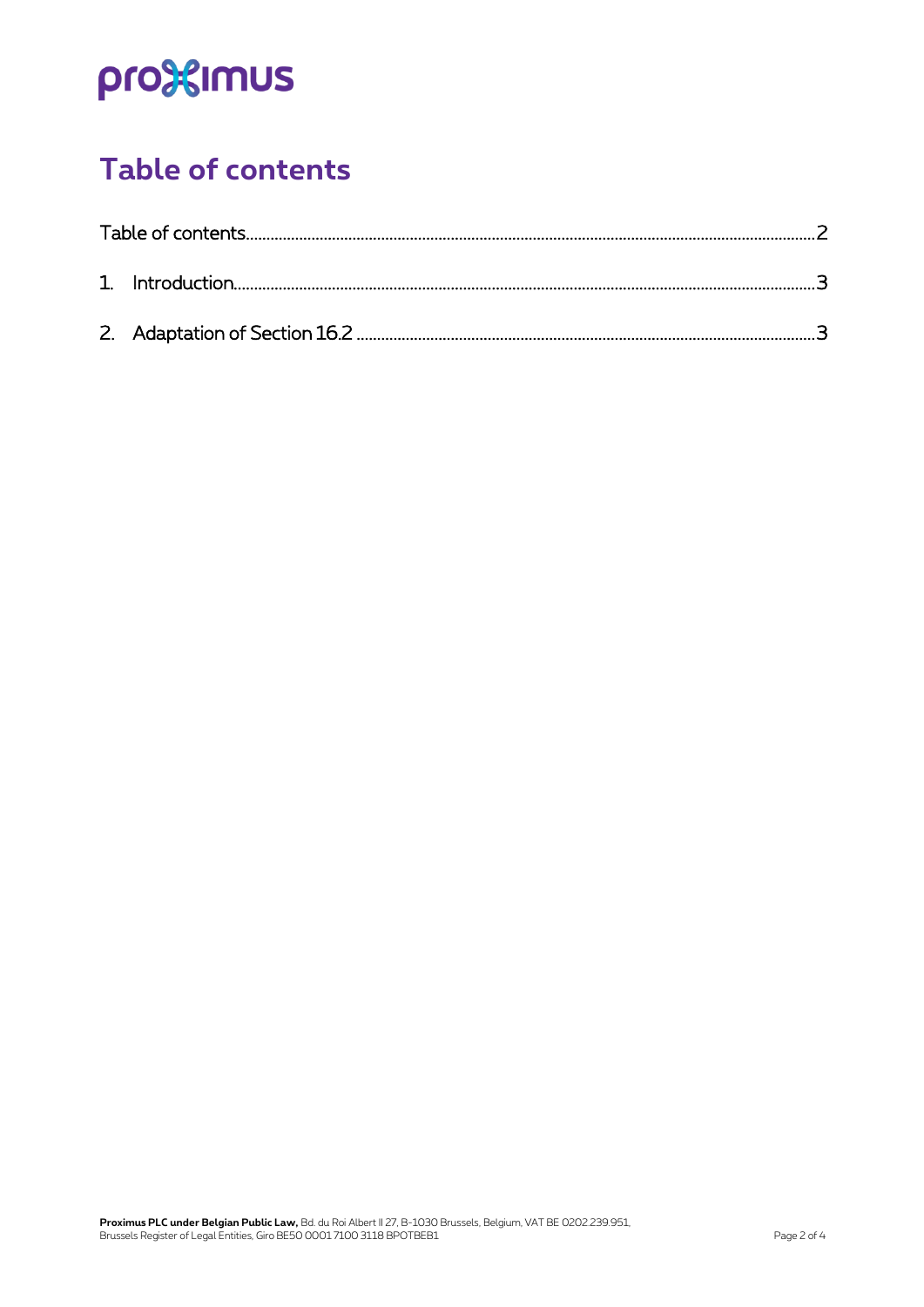## pro%imus

### <span id="page-2-0"></span>1. **Introduction**

This addendum to the BRIO concerns a specification on the applicability of rates for the delivery of calls to the fixed network of Proximus, in line with the decision of the BIPT Council of 2 March 2012 §178.

The sections of the BRIO, which are impacted by this addendum are indicated in the subsequent paragraphs.

<span id="page-2-1"></span>The addendum has been submitted to the BIPT on 12/06/2015.

### 2. **Adaptation of Section 16.2**

#### Section 16.2 is to be replaced by:

#### 16.2 Terminating Access Services

Each Successful Call will give rise to 2 charges: a fixed set-up charge and a duration charge taking into account the Chargeable Call Duration measured on a per second basis. Unsuccessful Calls are not charged.

Peak period: 08:00 to 19:00 from Monday through Friday, excluding Belgian legal holidays

Off Peak period: all other periods of time.

### 16.2.1 Calls directed to Proximus geographic numbers

*(all values in eurocent)*

| <b>Type of Call</b>      | Set-up Charge |                 | Duration charge (per min) |                 |
|--------------------------|---------------|-----------------|---------------------------|-----------------|
|                          | Peak          | <b>Off Peak</b> | Peak                      | <b>Off Peak</b> |
| Local                    | 0.314         | 0.164           | 0,514                     | 0,270           |
| Intra Access Area        | 0.443         | 0,232           | 0,727                     | 0,381           |
| <b>Extra Access Area</b> | 0,568         | 0,298           | 0,932                     | 0,489           |

These rates are applicable to the delivery of calls, originated from Belgium or other EU countries to the network of Proximus.

The origin of a call is determined based on the country code of the calling party (the so-called A number).

Therefore, a call is considered as from EU origin if the country code of the calling party falls in the list provided here below.